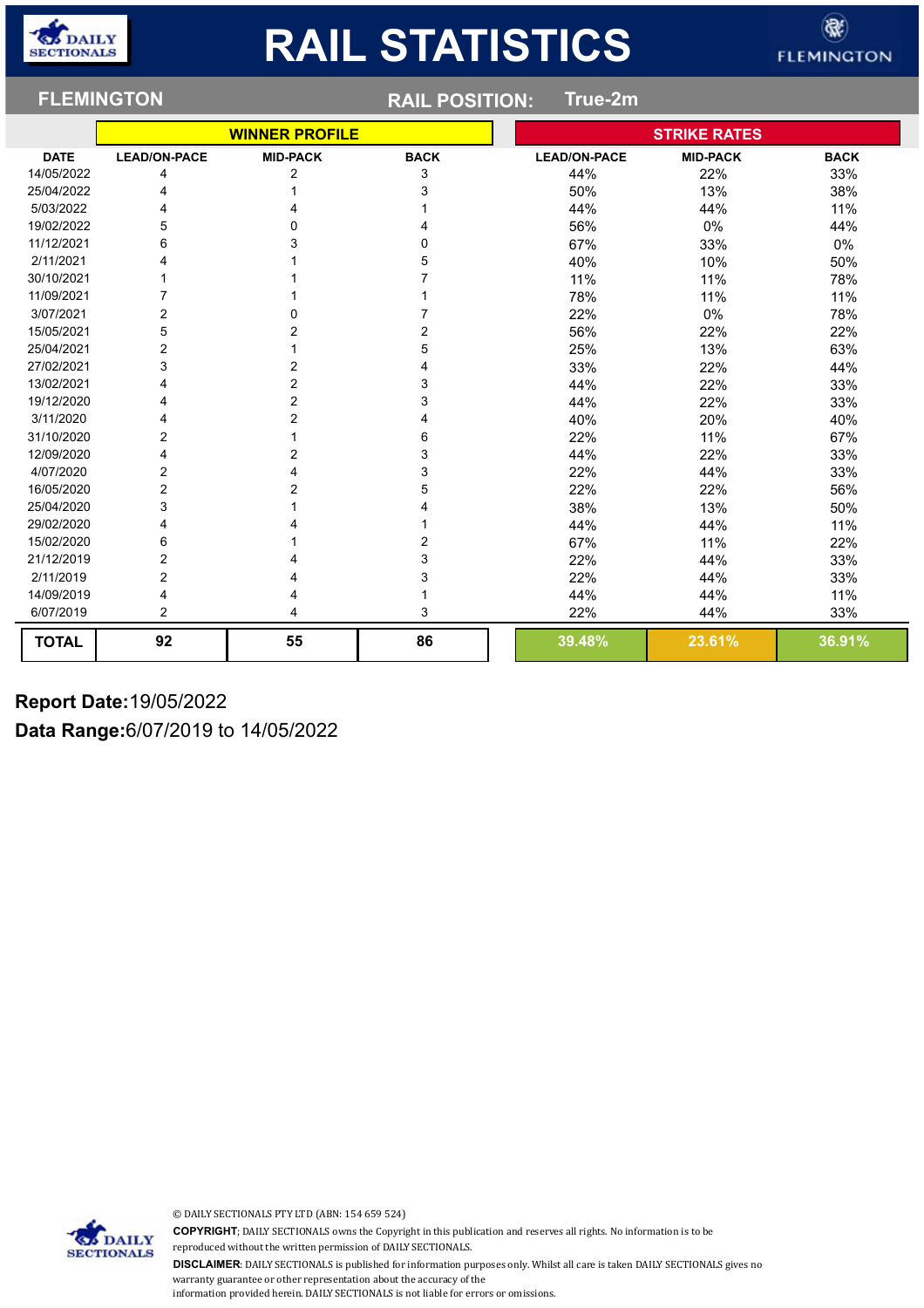|              | <b>FLEMINGTON</b>     | <b>RAIL POSITION:</b><br>$3-5m$ |             |                     |                 |             |  |
|--------------|-----------------------|---------------------------------|-------------|---------------------|-----------------|-------------|--|
|              | <b>WINNER PROFILE</b> |                                 |             | <b>STRIKE RATES</b> |                 |             |  |
| <b>DATE</b>  | <b>LEAD/ON-PACE</b>   | <b>MID-PACK</b>                 | <b>BACK</b> | <b>LEAD/ON-PACE</b> | <b>MID-PACK</b> | <b>BACK</b> |  |
| 12/03/2022   | 4                     |                                 | 3           | 44%                 | 22%             | 33%         |  |
| 18/12/2021   |                       |                                 |             | 56%                 | 33%             | 11%         |  |
| 4/11/2021    |                       |                                 |             | 11%                 | 11%             | 78%         |  |
| 17/07/2021   |                       |                                 |             | 22%                 | 22%             | 56%         |  |
| 22/05/2021   |                       |                                 |             | 22%                 | 44%             | 33%         |  |
| 6/03/2021    | 5                     |                                 |             | 56%                 | 33%             | 11%         |  |
| 1/01/2021    | 6                     |                                 |             | 75%                 | 13%             | 13%         |  |
| 5/11/2020    | 3                     |                                 |             | 33%                 | 33%             | 33%         |  |
| 23/09/2020   | 2                     |                                 |             | 25%                 | 25%             | 50%         |  |
| 18/07/2020   |                       | 6                               |             | 22%                 | 67%             | 11%         |  |
| 23/05/2020   |                       |                                 |             | 44%                 | 22%             | 33%         |  |
| 4/03/2020    | 4                     |                                 |             | 50%                 | 50%             | $0\%$       |  |
| 1/01/2020    | 4                     |                                 |             | 50%                 | 50%             | $0\%$       |  |
| 5/11/2019    | 2                     |                                 | ห           | 20%                 | 20%             | 60%         |  |
| 20/07/2019   | 2                     |                                 |             | 22%                 | 33%             | 44%         |  |
| 25/05/2019   | 3                     |                                 | 4           | 33%                 | 22%             | 44%         |  |
| <b>TOTAL</b> | 51                    | 44                              | 46          | 36.17%              | 31.21%          | 32.62%      |  |

**Report Date:**19/05/2022

**Data Range:**25/05/2019 to 12/03/2022

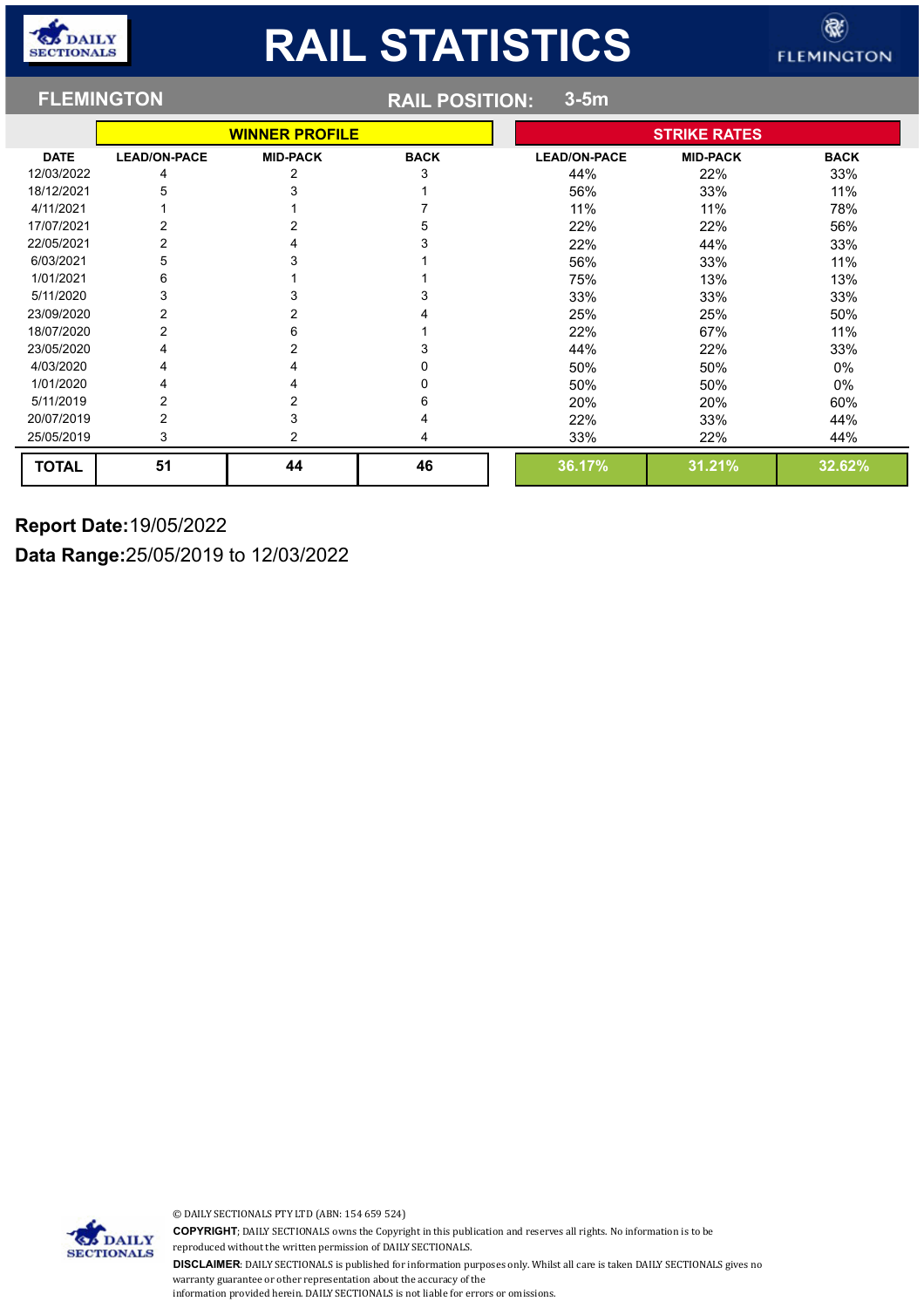|              | <b>FLEMINGTON</b>     |                 | <b>RAIL POSITION:</b><br>$6-8m$ |  |                     |                 |             |  |
|--------------|-----------------------|-----------------|---------------------------------|--|---------------------|-----------------|-------------|--|
|              | <b>WINNER PROFILE</b> |                 |                                 |  | <b>STRIKE RATES</b> |                 |             |  |
| <b>DATE</b>  | <b>LEAD/ON-PACE</b>   | <b>MID-PACK</b> | <b>BACK</b>                     |  | <b>LEAD/ON-PACE</b> | <b>MID-PACK</b> | <b>BACK</b> |  |
| 19/03/2022   | 2                     | 5               | 2                               |  | 22%                 | 56%             | 22%         |  |
| 1/01/2022    |                       |                 |                                 |  | 44%                 | 22%             | 33%         |  |
| 6/11/2021    | 5                     |                 |                                 |  | 56%                 | 11%             | 33%         |  |
| 5/06/2021    |                       |                 |                                 |  | 22%                 | 33%             | 44%         |  |
| 9/01/2021    |                       |                 |                                 |  | 22%                 | 44%             | 33%         |  |
| 7/11/2020    |                       |                 | 5                               |  | 33%                 | 11%             | 56%         |  |
| 3/10/2020    |                       |                 |                                 |  | 22%                 | 22%             | 56%         |  |
| 6/06/2020    |                       |                 |                                 |  | 44%                 | 44%             | 11%         |  |
| 7/03/2020    |                       |                 |                                 |  | 44%                 | 11%             | 44%         |  |
| 11/01/2020   |                       |                 |                                 |  | 44%                 | 22%             | 33%         |  |
| 7/11/2019    |                       |                 |                                 |  | 33%                 | 11%             | 56%         |  |
| 8/06/2019    | 5                     |                 | 3                               |  | 56%                 | 11%             | 33%         |  |
| <b>TOTAL</b> | 40                    | 27              | 41                              |  | 37.04%              | 25.00%          | 37.96%      |  |

#### **Report Date:**19/05/2022

**Data Range:**8/06/2019 to 19/03/2022

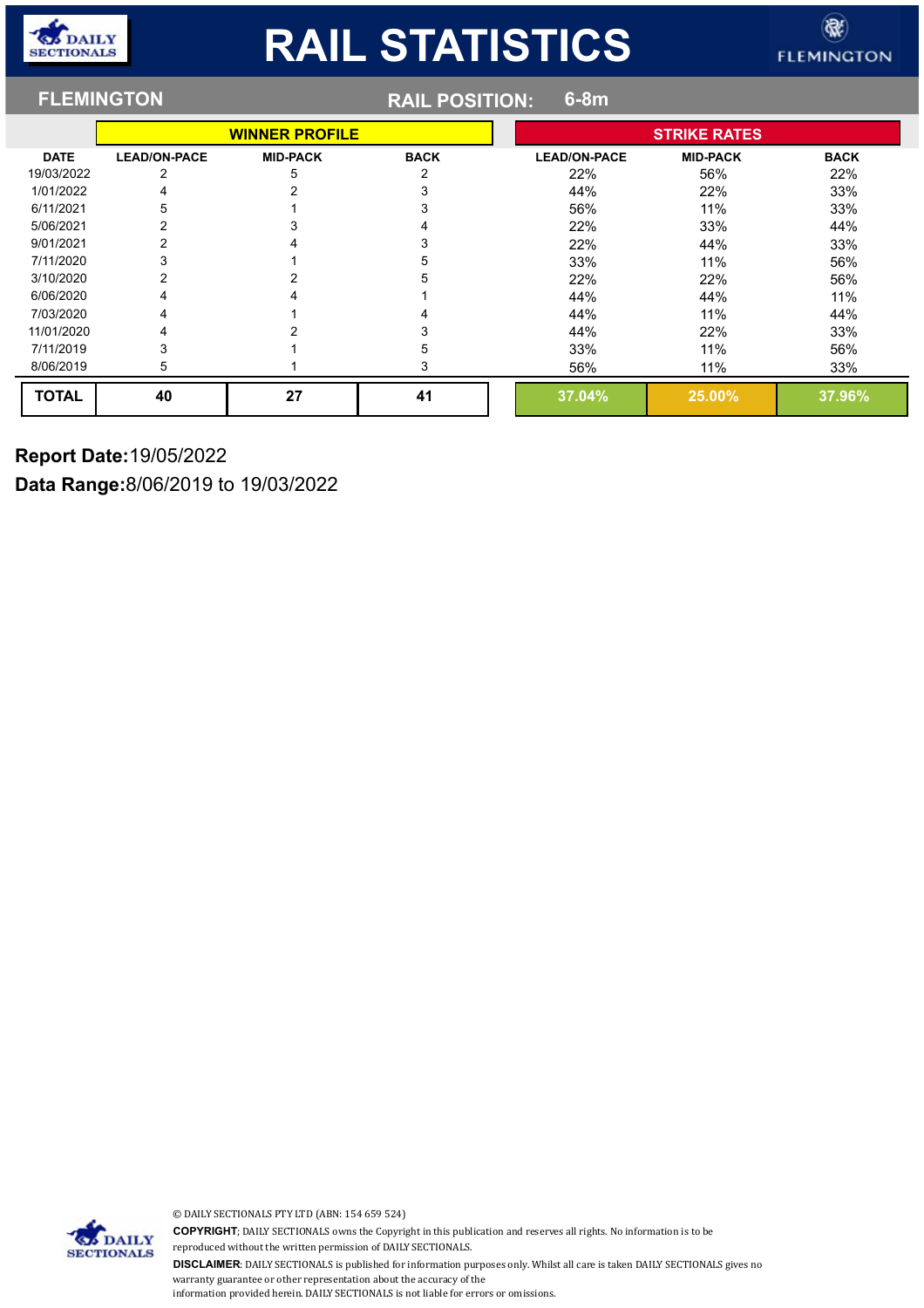#### **FLEMINGTON RAIL POSITION: 9-11m WINNER PROFILE STRIKE RATES DATE LEAD/ON-PACE MID-PACK BACK LEAD/ON-PACE MID-PACK BACK** 15/01/2022 3 3 5 5 1 33% 56% 56% 11% 2/10/2021 5 2 2 56% 22% 22% 7/08/2021 6 1 2 67% 11% 22% 19/06/2021 3 3 1 56% 56% 56% 33% 11% 56% 16/01/2021 5 1 1 3 33% 56% 11% 33% 12/12/2020 5 2 2 2 2 56% 22% 22% 22% 22% 8/08/2020 3 5 1 33% 56% 11% 20/06/2020 3 3 3 33% 33% 33% 18/01/2020 5 2 2 2 2 56% 22% 22% 22% 22% 22% 14/12/2019 4 4 3 3 2 44% 44% 33% 22% 9/11/2019 3 4 2 33% 44% 22% 5/10/2019 4 1 4 44% 11% 44% 10/08/2019 3 3 3 33% 33% 33% 22/06/2019 4 4 1 44% 44% 11% **TOTAL 56 37 33 44.44% 29.37% 26.19%**

#### **Report Date:**19/05/2022

**Data Range:**22/06/2019 to 15/01/2022